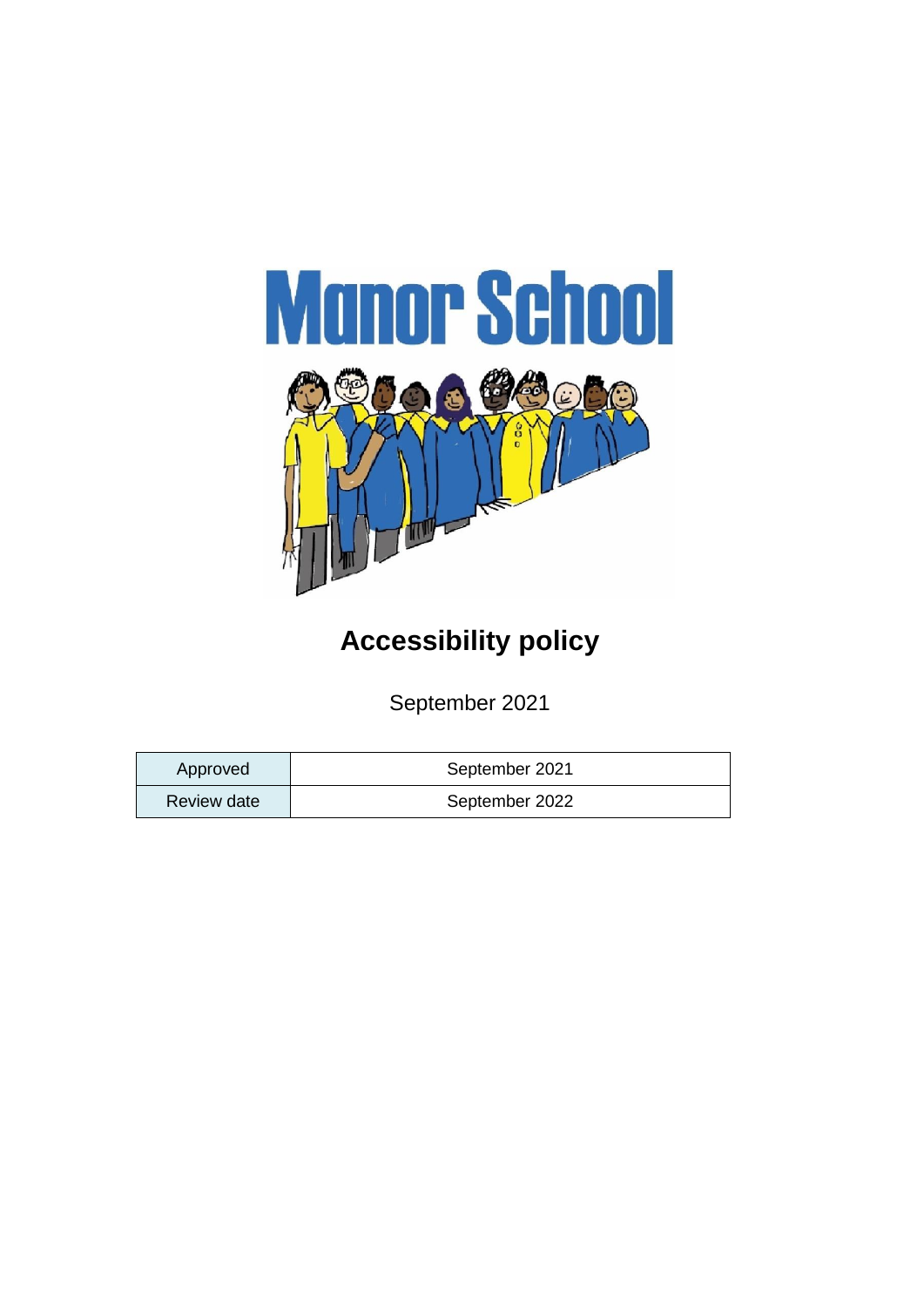Our Accessibility Policy has been written in line with legislation and requirements as specified in Schedule 10, of the Equality Act 2010. Our The Rise Partnership Trust is accountable for ensuring the implementation, review and reporting on progress of the Accessibility Policy over a prescribed period.

- 1. Manor School's Accessibility Policy has been revised to reflect statutory requirements for the setting of Equality Objectives.
- 2. Our Accessibility Policy is structured to complement and support our Multi Academy Trust's Equality Policy, and is published on our school website. We understand that the LA will monitor the school's activity under the Equality Act 2010 (and in particular Schedule 10 regarding Accessibility) and will advise upon the compliance with that duty.
- 3. We are committed to providing an environment that enables full curriculum access that values and includes all pupils, staff, parents and visitors regardless of their education, physical, sensory, social, spiritual, emotional and cultural needs. We are committed to taking positive action in the spirit of the Equality Act 2010 with regard to disability and to developing a culture of inclusion, support and awareness within the school.
- 4. Manor School Accessibility Policy shows how access is to be improved for disabled pupils, staff and visitors to the school and anticipating the need to make reasonable adjustments to accommodate their needs where practicable. The Accessibility Policy will contain relevant and timely actions to:
	- a. Ensure access to the curriculum for all our pupils, expanding the curriculum as necessary to ensure that pupils are as equally prepared for life; this covers teaching and learning and the wider curriculum of the school such as participation in after-school clubs, leisure and cultural activities or school visits
	- b. Improve access to the physical environment of the school, adding specialist facilities as necessary this covers improvements to the physical environment of the school within a reasonable timeframe;
	- c. Improve the delivery of written information to staff, parents and visitors with disabilities; examples might include handouts, timetables, newsletters, texts and information about the school and school events; the information should be made available in various preferred formats within a reasonable timeframe.

It also covers the provision of specialist equipment, which may assist these pupils in accessing the curriculum.

- 5. The Accessibility Policy relates to the key aspects of the physical environment, curriculum and to written information.
- 6. Whole school training will recognise the need to continue raising awareness for staff and governors on equality issues with reference to the Equality Act 2010.
- 7. The Accessibility Policy should be read in conjunction with the following school policies, strategies and documents:
- Teaching and Learning Policy
- Equality Policy
- Staff Development Policy
- Health & Safety Policy
- Behaviour Management Policy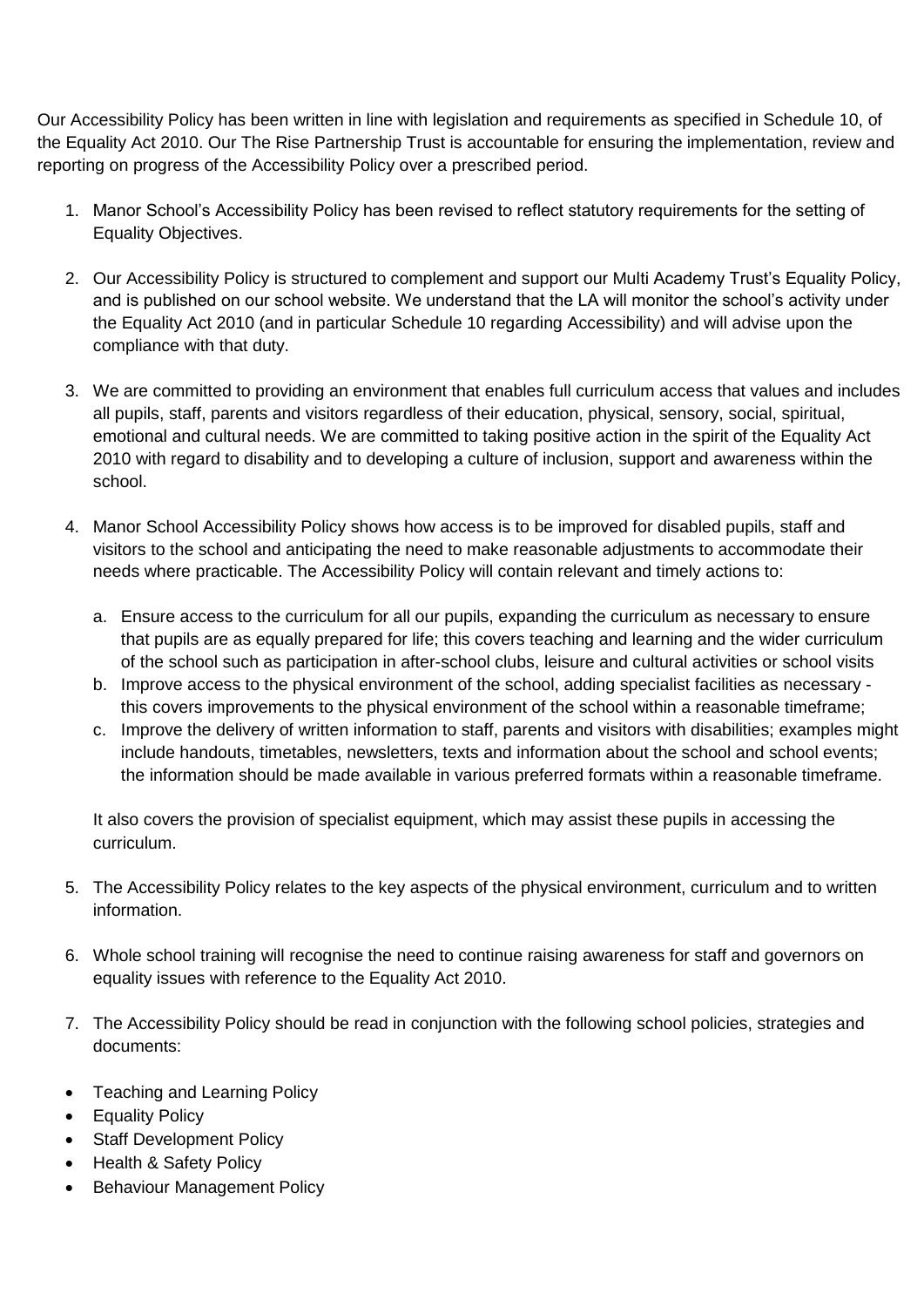- School Improvement Plan
- School Brochure and Vision Statement
- 8. The Accessibility Policy relates to the access audit of the School, which was originally undertaken by the Local Authority and subsequently updated by the school and remains the responsibility of The Rise Partnership Trust Board. It may not be feasible to undertake all of the works during the life of this Accessibility Policy and therefore some items will roll forward into subsequent policies. An accessibility audit will be completed by the school prior to the end of each period covering this policy in order to inform the development of a new Accessibility Policy for the on-going period.
- 9. Equality Impact Assessments will be undertaken as and when school policies are reviewed. The terms of reference for all governors' committees will include the need to consider Equality and Diversity issues as required by the Equality Act 2010.
- 10. The School Brochure will make reference to this Accessibility Policy.
- 11. The School's complaints will take account of the Accessibility Policy.
- 12. The Accessibility Policy will be published on the school website.
- 13. The Accessibility Policy will be monitored through RPT's Standards and Curriculum Committee.
- 14. The school will work in partnership with the Local Authority in developing and implementing this Accessibility Policy.
- 15. The Accessibility Policy may be monitored by Ofsted during Inspection processes in relation to Schedule 10 of the Equality Act 2010.

| <b>TARGET</b>                                                                                                                                                                                                                              | <b>STRATEGY</b>                                                                           | <b>OUTCOME</b>                                                                                                                                                        | <b>TIMEFRAME</b>                                                                                                  | <b>ACHIEVEMENT</b>                                                                                                                                                                                             |
|--------------------------------------------------------------------------------------------------------------------------------------------------------------------------------------------------------------------------------------------|-------------------------------------------------------------------------------------------|-----------------------------------------------------------------------------------------------------------------------------------------------------------------------|-------------------------------------------------------------------------------------------------------------------|----------------------------------------------------------------------------------------------------------------------------------------------------------------------------------------------------------------|
| Refresher training<br>for staff in the<br>effective teaching<br>methods for<br>children with ASD<br>and other specific<br>learning<br>difficulties.<br>VB training for all<br>staff working<br>within the VB<br>classes (complex<br>needs) | All staff<br>attends<br>training.                                                         | All staff are familiar<br>with the criteria for<br>identifying specific<br>needs and how<br>best to support<br>these children in<br>the Classroom.                    | Refreshed every<br>Autumn Term<br>Autumn -<br>September<br>2021                                                   | Children with ASD<br>are successfully<br>included in all<br>aspects of school<br>life. Teaching<br>ensures continuity<br>for pupils and is<br>supported at all<br>times by symbols,<br><b>PECs and Makaton</b> |
| All extra-<br>curricular<br>activities are<br>planned to<br>ensure they are<br>accessible to all<br>children.                                                                                                                              | Review all out-<br>of-school<br>provision to<br>ensure<br>compliance with<br>legislation. | All out-of-school<br>activities will be<br>conducted in an<br>inclusive<br>environment with<br>providers that<br>comply with all<br>current and future<br>legislative | On-going $-$<br>written into Staff<br><b>Handbook</b><br>and part of our<br>induction discussion<br>for all staff | Increase in access<br>to all school<br>activities for all<br>pupils including<br>residential and<br>educational visits                                                                                         |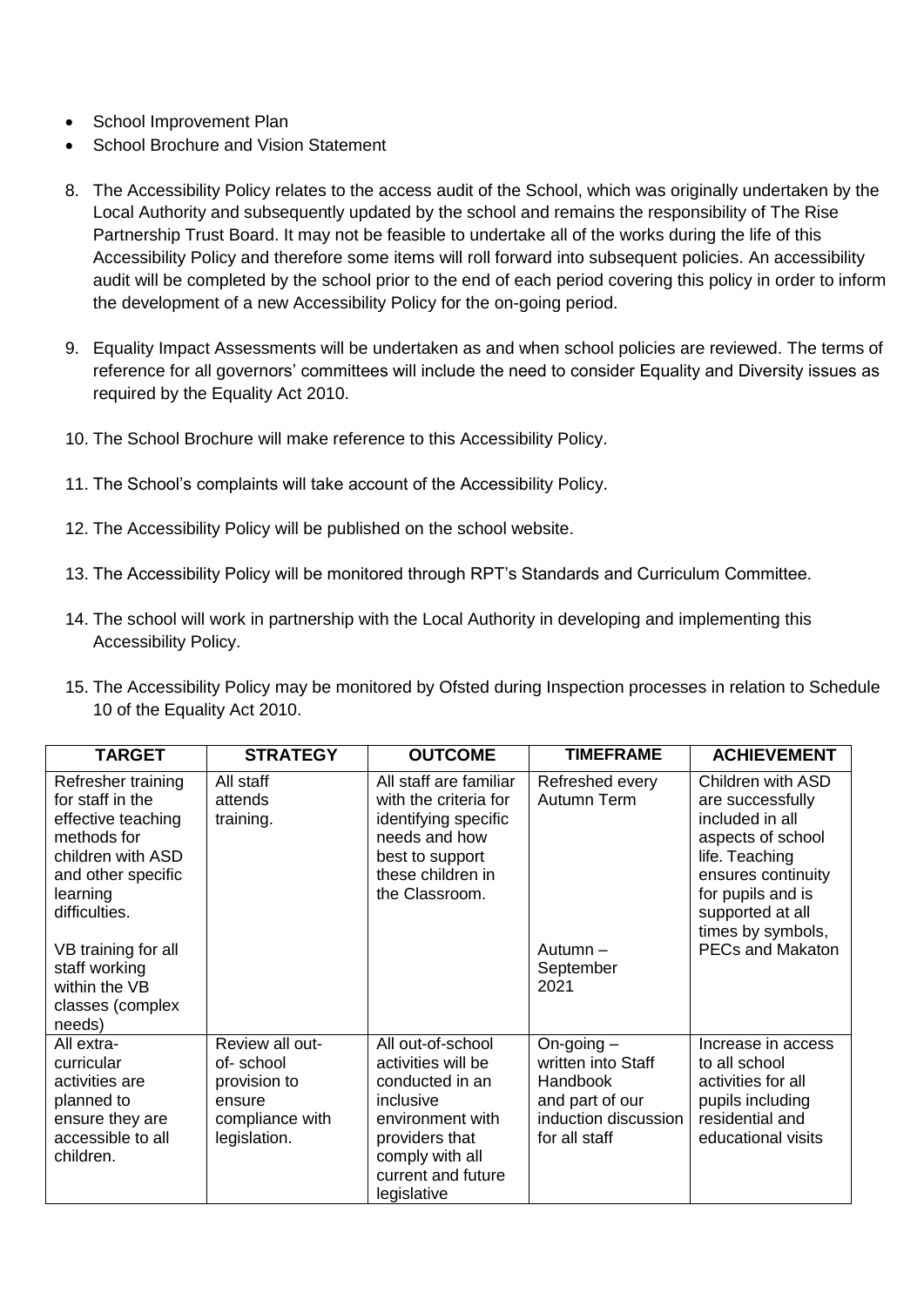|                                                                                                                                                                                        |                                                                                                                                                                                                                                   | requirements                                                                                                                                                                                                                                           |                                                                                                                                                      |                                                                                                                                                                                                                                                                           |
|----------------------------------------------------------------------------------------------------------------------------------------------------------------------------------------|-----------------------------------------------------------------------------------------------------------------------------------------------------------------------------------------------------------------------------------|--------------------------------------------------------------------------------------------------------------------------------------------------------------------------------------------------------------------------------------------------------|------------------------------------------------------------------------------------------------------------------------------------------------------|---------------------------------------------------------------------------------------------------------------------------------------------------------------------------------------------------------------------------------------------------------------------------|
| Classrooms are<br>optimally<br>organised to<br>promote the<br>participation and<br>independence of<br>all pupils.                                                                      | Staff implement a<br>preferred layout of<br>furniture and<br>equipment to<br>support the learning<br>process in<br>individual class<br>bases. Use of<br>visual timetables,<br>use of symbols and<br>Makaton across the<br>school. | All lessons are<br>differentiated to<br>accommodate the<br>needs of<br>individual pupils.<br>Children have<br>ready access to a<br>range of<br>resources to<br>support their<br>learning<br>i.e.<br>symbols,<br>PECs,<br>communicators<br>and Makaton. | On-going $-$<br>Learning Walks<br>to observe<br>(WWW/EBI)                                                                                            | Teaching is well<br>prepared,<br>differentiated and<br>meets the needs<br>of all pupils. All<br>pupils have<br>access to the<br>school's<br>curriculum,<br>i.e. EYFS for<br>reception aged<br>children and<br>modified National<br>curriculum for<br>pupils from yrs 1-6. |
| Playground Lead<br>appointed to<br>develop a play plan<br>for break and lunch<br>times to ensure all<br>pupils access<br>play/interaction<br>sessions.                                 |                                                                                                                                                                                                                                   |                                                                                                                                                                                                                                                        | Reviewed each<br>term                                                                                                                                |                                                                                                                                                                                                                                                                           |
| Training for<br>Awareness raising<br>of Disability Issues.                                                                                                                             | Provide training<br>for governors,<br>staff, pupils and<br>parents.<br>Discuss perception<br>of issues with staff<br>to determine the<br>current status of<br>school.                                                             | Whole school<br>community<br>aware of issues<br>relating to<br>Access.                                                                                                                                                                                 | On-going                                                                                                                                             | Community<br>ensures by school<br>and social<br>environment is<br>inclusive                                                                                                                                                                                               |
| PIPs are developed<br>and ensure every<br>child has a<br>personalised<br>intervention and<br>learning plan that<br>enables them to<br>achieve regardless<br>of their<br>SEN/disability | All children have<br>an well written<br><b>PIP</b>                                                                                                                                                                                | <b>Targeted PIPs</b><br>form a key part<br>of the planning<br>process for all<br>pupils.                                                                                                                                                               | PIPs reviewed every<br>half term and termly<br><b>Pupil Progress</b><br>meetings identify<br>provision/inter<br>ventions for<br>every pupil (termly) | Targeted PIPs in<br>place to support<br>the needs of<br>individual children.<br>These are<br>reviewed each<br>term and ensure<br>pupils make good<br>progress                                                                                                             |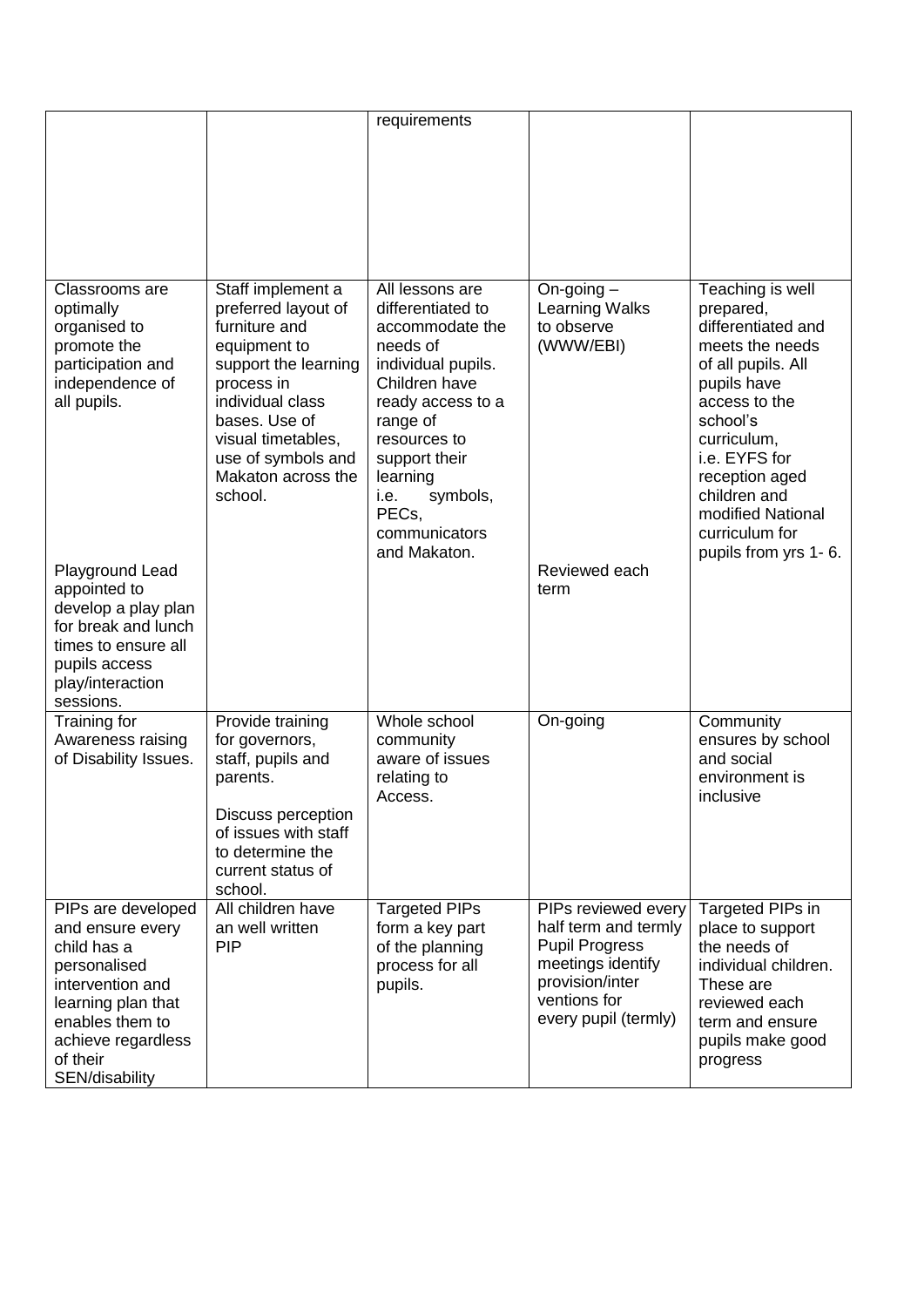| Multi Agency<br>Support Team is<br>further developed<br>under the<br>leadership of the<br>appointed Head of<br>Therapy to ensure<br>all pupils are<br>making progress<br>and to plan for<br>pupils needing<br>additional<br>intervention and<br>support | <b>MAST</b> team<br>focuses on<br>pupils needing<br>additional<br>support and<br>interventions and<br>monitors<br>progress of<br>these pupils                                                                                                                                                                                                                                                                                                                                                                                                                                              | All pupils<br>receive the<br>input,<br>interventions<br>and support they<br>require to<br>enable them to<br>make good<br>progress                                                                                                               | <b>Termly Pupil</b><br>Progress meeting<br>and half termly<br><b>MAST</b><br>meetings<br>(review/plan)                                                                                                                                                                                                                             | All pupils are<br>carefully assessed<br>and monitored<br>and where<br>necessary<br>additional support<br>and interventions<br>are put into place<br>to ensure every<br>pupils makes<br>good progress<br>(link to<br>Progression Data) |
|---------------------------------------------------------------------------------------------------------------------------------------------------------------------------------------------------------------------------------------------------------|--------------------------------------------------------------------------------------------------------------------------------------------------------------------------------------------------------------------------------------------------------------------------------------------------------------------------------------------------------------------------------------------------------------------------------------------------------------------------------------------------------------------------------------------------------------------------------------------|-------------------------------------------------------------------------------------------------------------------------------------------------------------------------------------------------------------------------------------------------|------------------------------------------------------------------------------------------------------------------------------------------------------------------------------------------------------------------------------------------------------------------------------------------------------------------------------------|---------------------------------------------------------------------------------------------------------------------------------------------------------------------------------------------------------------------------------------|
| Director of<br>Inclusion and SLT<br>lead and develop<br>our VB/specialis<br>KS1 and KS2<br>classes<br>Manor School is                                                                                                                                   | Dol and their<br>assistant will<br>support and train<br>staff in VB<br>approaches to<br>learning that will<br>ensure each<br>pupil in the VB<br>classes is taught<br>in the most<br>effective manner<br>to ensure they<br>can access<br>learning thus<br>making good<br>progress<br>towards their<br>targets (parents<br>will also be<br>supported in to<br>assist them in<br>understanding<br>how best to<br>manage and<br>promote positive<br>behaviour,<br>communication<br>etc.) This<br>training has<br>been available to<br>all staff from<br>September<br>2016.<br>Manor staff will | All pupils<br>receive the<br>input,<br>interventions<br>and support they<br>require to<br>enable them to<br>make good<br>progress.<br>Staff knowledge<br>is increased and<br>therefore<br>teaching<br>becomes more<br>effective<br><b>Brent</b> | VB classes opened<br>in September 2015<br>and provide VB<br>specific teaching for<br>our pupils with the<br>most complex needs<br><b>Thre</b><br>curriculum/provision<br>stands are offered to<br>ensure effective<br>differentiation for all<br>pupils<br>Impact monitored<br>closely - see case<br>studies and data<br>Yearly re | Support and<br>interventions are<br>put into place to<br>ensure every<br>pupils makes<br>good progress.<br>This will include<br>Behaviour<br>Management<br>Plans and<br>personalised<br>learning plans<br>Mainstream                  |
| established as a<br><b>Specialist Centre</b><br>for Brent providing<br>training and<br>support for school<br>across Brent in<br>regards to Autism,<br>Behaviour,<br>OT, Makaton and<br><b>PECS</b>                                                      | lead high quality<br>training to<br>support Brent<br>mainstream<br>schools in<br>supporting and<br>providing<br>effective<br>teaching and<br>learning<br>programmes to                                                                                                                                                                                                                                                                                                                                                                                                                     | mainstream<br>schools able to<br>support and<br>provide effective<br>teaching and<br>learning<br>programmes to<br>enable pupils<br>with SEN to<br>access the<br>curriculum etc.                                                                 | accreditation since<br>2014/15                                                                                                                                                                                                                                                                                                     | school staff<br>enable to provide<br>pupils with the<br>support needed<br>for children with<br>SEN/ASD to be<br>successfully<br>included<br>in all aspects of<br>school life.                                                         |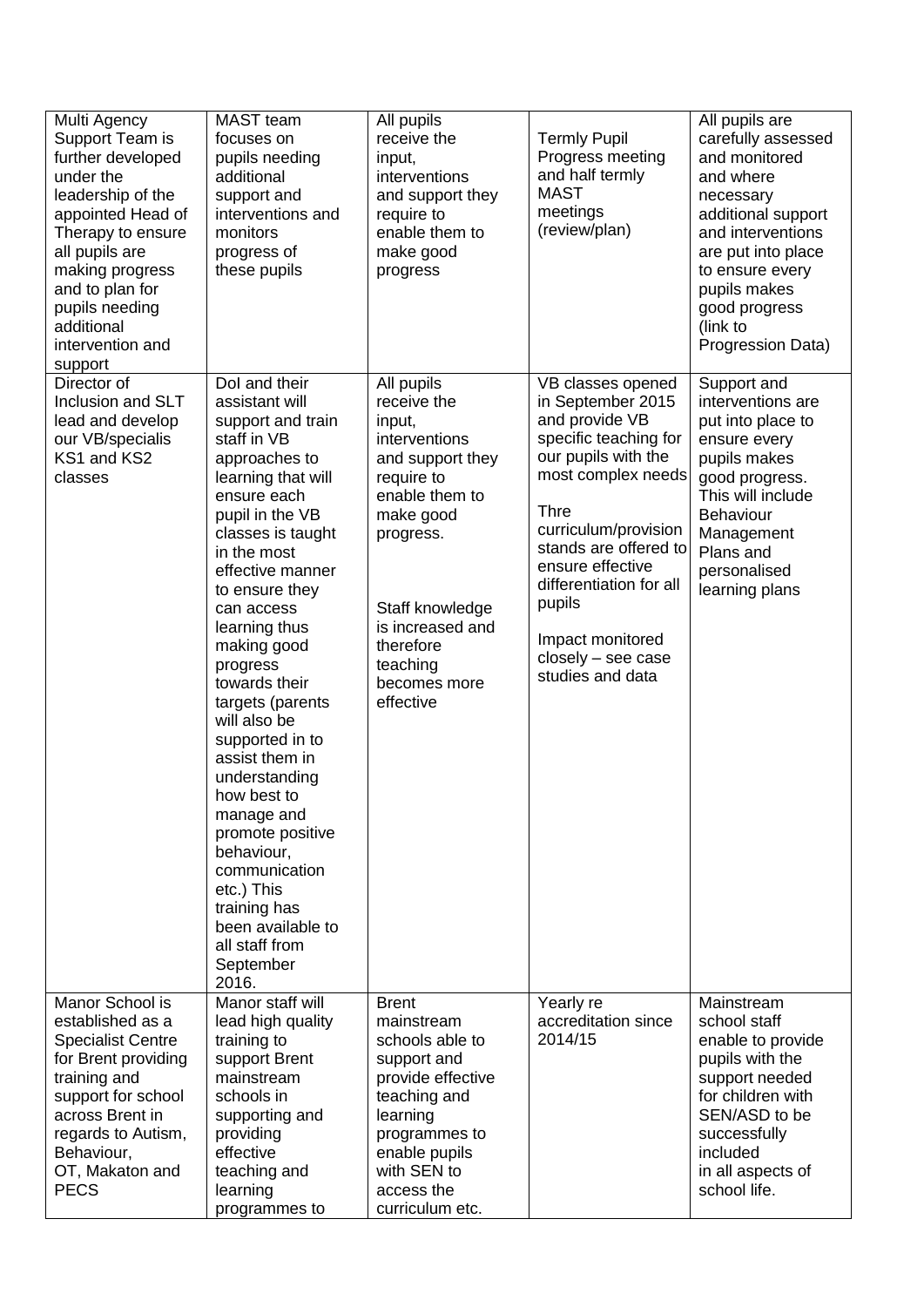|                                                                                                                                           | enable pupils with<br>SEN to access<br>the curriculum<br>etc.                                                                                                                                                                                                                                                                  |                                                                                                                                                                                        |                                                                                                                                     |                                                                                                                                                                                                                                                                                               |
|-------------------------------------------------------------------------------------------------------------------------------------------|--------------------------------------------------------------------------------------------------------------------------------------------------------------------------------------------------------------------------------------------------------------------------------------------------------------------------------|----------------------------------------------------------------------------------------------------------------------------------------------------------------------------------------|-------------------------------------------------------------------------------------------------------------------------------------|-----------------------------------------------------------------------------------------------------------------------------------------------------------------------------------------------------------------------------------------------------------------------------------------------|
| All staff to use<br>School<br>Communicate in<br>Print to assist in<br>reporting<br>on/monitoring<br>pupil's<br>behaviour/support<br>needs | All staff trained<br>in using<br><b>Behaviour</b><br>Watch . All staff<br>using<br>BW to help track<br>pupil's needs<br>etc. to<br>support the<br>development of<br>personalised<br>plans to<br>ensure all pupils<br>are<br>ready for<br>learning,<br>learning needs<br>are<br>met and pupils<br>make<br>excellent<br>porgess. | Personalised<br>intervention and<br>behaviour plans<br>ensure<br>all pupils are<br>ready for<br>learning,<br>learning<br>needs are met<br>and<br>pupils make<br>excellent<br>progress. | Staff reminded<br>of procedures<br>September<br>2021 and<br>monitored<br>throughout the<br>term by the<br>behaviour<br>team and H9S | All pupils make at<br>least good<br>progress<br>from their starting<br>points and every<br>child's individual<br>neds are met<br>effectively to<br>support<br>independence and<br>social/life skills to<br>enable pupils to<br>effectively access<br>society and the<br>world<br>of work etc. |

## **Manor School Accessibility Policy: Improving the Physical Access**

This policy is structured in conjunction with the school's Safeguarding File, Health & Safety Audits.

| <b>LOCATION</b>                                                                                                                                                                                                  | <b>ITEM TO IMPROVE</b><br><b>PHYSICAL ACCESS</b>                                                                                                                                         | <b>TIMEFRAME</b> | Cost (est.) |
|------------------------------------------------------------------------------------------------------------------------------------------------------------------------------------------------------------------|------------------------------------------------------------------------------------------------------------------------------------------------------------------------------------------|------------------|-------------|
| Pupils with medical or<br>additional needs will be<br>able to access the<br>school lift as necessary<br><i>i.e.</i> after a seizure.<br>Wheelchairs will be<br>located on each floor in<br>case of an emergency. | Wheelchair located on<br>each floor with a lift key<br>attached<br>An easy carry stretcher<br>purchased to make<br>accessibility easy for<br>supine pupils in recovery<br>from a seizure | (completed)      |             |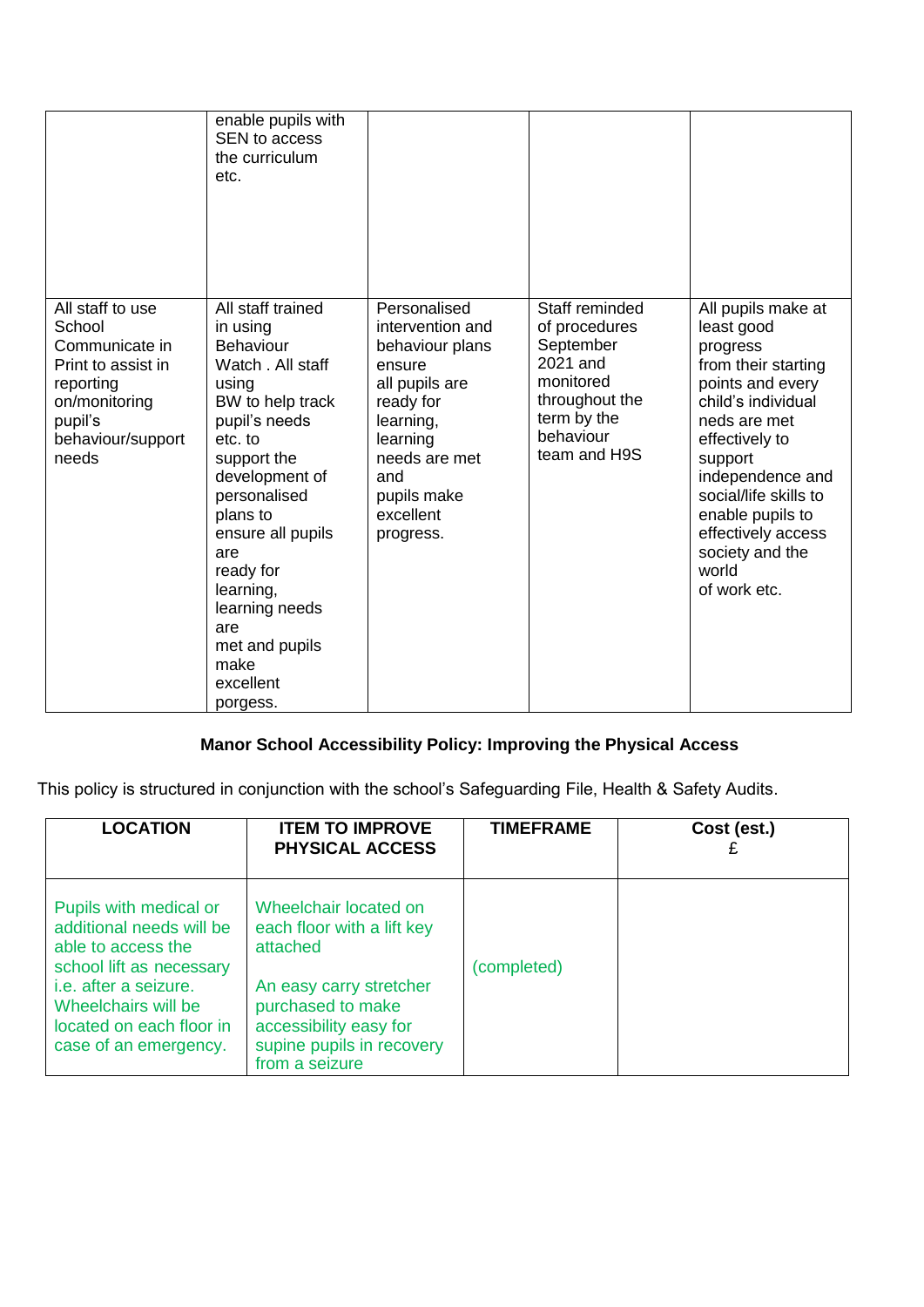| A programme of<br>continual<br>refurbishment/updating<br>of environment will<br>ensure better use of<br>class room space is<br>made and furniture will<br>be purchased that is<br>suitable for the class<br>age range and needs | Room interiors and<br>lighting<br>refurbished/updated<br>making better use of<br>physical space i.e.<br>removing large walk in<br>cupboards in each class.<br>This will provide pupils<br>and staff easier<br>accessibility | <b>Updates</b><br>completed<br>summer 2021 | $£20,00 - internal$<br>decoration/lighting updates |
|---------------------------------------------------------------------------------------------------------------------------------------------------------------------------------------------------------------------------------|-----------------------------------------------------------------------------------------------------------------------------------------------------------------------------------------------------------------------------|--------------------------------------------|----------------------------------------------------|
| <b>Stairs in main building</b><br>will be re floored with<br>flooring that has a<br>clear VI strip to<br>identify each step                                                                                                     | This will provide pupils<br>and staff with a visual<br>impairment easier<br>accessibility                                                                                                                                   | <b>Updates</b><br>completed<br>summer 2017 | £48,000                                            |

**Green = completed Amber = On Track Red= Close moniro**